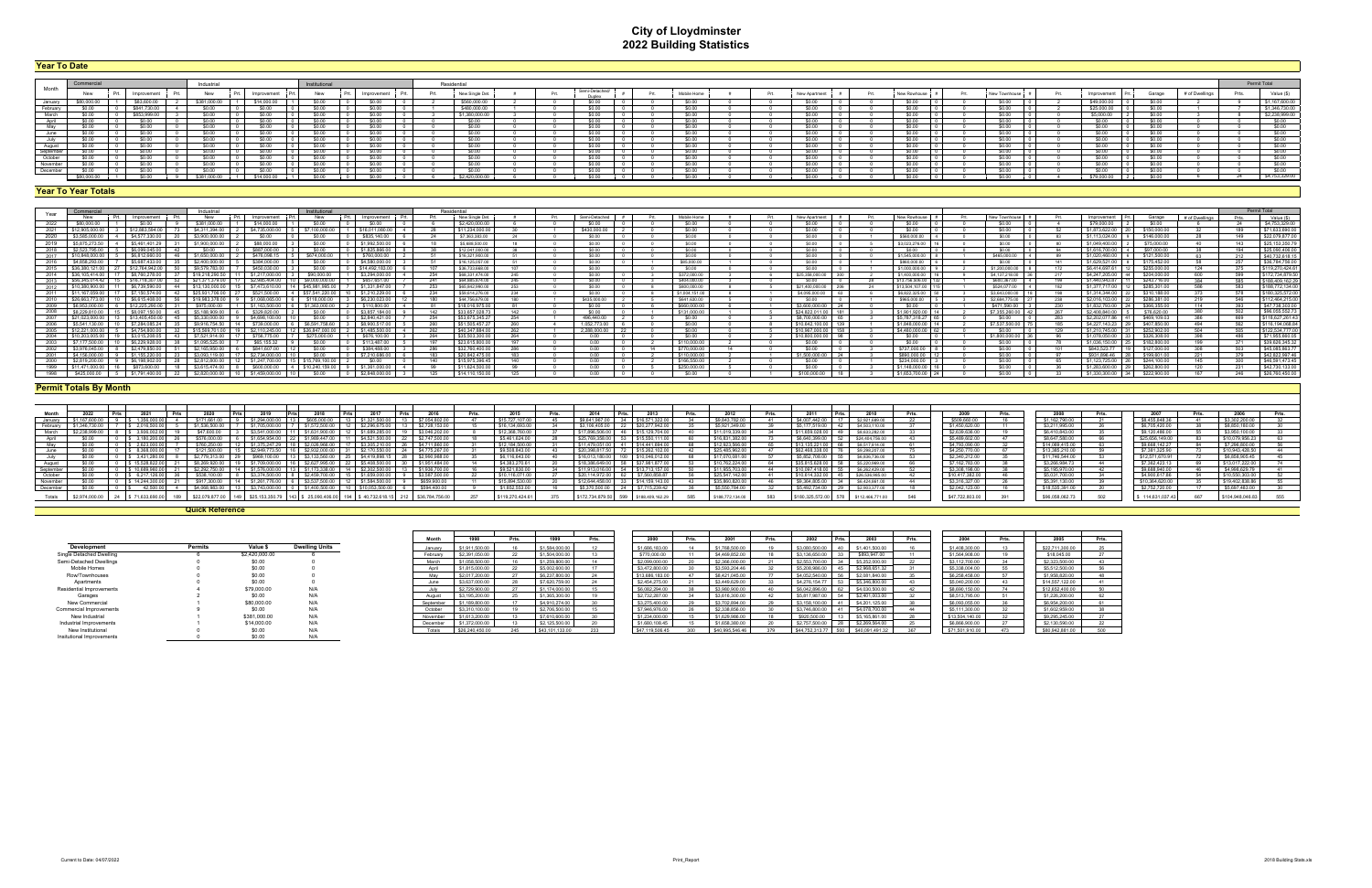### **Alberta**

### **Monthly Totals**

|                 |     | Residential     |    |     |                  |     |           | Prt | Commercial \$  | Prt | Industrial \$ | Prt | Institutional \$ | <b>Total Permits</b> |                |           |              | Prts | Value \$          | <b>Dwel</b> |
|-----------------|-----|-----------------|----|-----|------------------|-----|-----------|-----|----------------|-----|---------------|-----|------------------|----------------------|----------------|-----------|--------------|------|-------------------|-------------|
|                 | Prt | New Dwelling \$ |    | Prt | Improvement \$ I | Pri | Garage \$ |     |                |     |               |     |                  | Permits              | Value \$       | Dwellings |              |      |                   |             |
| January         |     | \$560,000.00    |    |     | \$39,000.00      |     | \$0.00    |     | \$163,600.00   |     | \$14,000.00   |     | \$0.00           |                      | \$776,600.00   |           | January      |      | \$1,167,600.00    |             |
| <b>February</b> |     | \$480,000.00    |    |     | \$10,000,00 0    |     | \$0.00    |     | \$841,730.00   |     | \$0.00        |     | \$0.00           |                      | \$1,331,730.00 |           | February     |      | \$1,346,730.00    |             |
| March           |     | \$1,380,000.00  |    |     | $$5,000.00$ 0    |     | \$0.00    |     | \$853,999.00   |     | \$0.00        |     | \$0.00           |                      | \$2,238,999.00 |           | March        |      | $$2,238,999.00$ 3 |             |
| April           |     | \$0.00          |    |     | \$0.00           |     | \$0.00    |     | \$0.00         |     | \$0.00        |     | \$0.00           |                      | \$0.00         |           | April        |      | $$0.00$ 0         |             |
| May             |     | \$0.00          |    |     | \$0.00           |     | \$0.00    |     | \$0.00         |     | \$0.00        |     | \$0.00           |                      | \$0.00         |           | May          |      | \$0.00 0          |             |
| June            |     | \$0.00          |    |     | \$0.00           |     | \$0.00    |     | \$0.00         |     | \$0.00        |     | \$0.00           |                      | \$0.00         |           | June         |      | \$0.00 0          |             |
| July            |     | \$0.00          |    |     | \$0.00           |     | \$0.00    |     | \$0.00         |     | \$0.00        |     | \$0.00           |                      | \$0.00         |           | July         |      | $$0.00$ 0         |             |
| August          |     | \$0.00          |    |     | \$0.00           |     | \$0.00    |     | \$0.00         |     | \$0.00        |     | \$0.00           |                      | \$0.00         |           | August       |      | $$0.00$ 0         |             |
| September       |     | \$0.00          |    |     | \$0.00           |     | \$0.00    |     | \$0.00         |     | \$0.00        |     | \$0.00           |                      | \$0.00         |           | September    |      | $$0.00$ 0         |             |
| October         |     | \$0.00          |    |     | \$0.00           |     | \$0.00    |     | \$0.00         |     | \$0.00        |     | \$0.00           |                      | \$0.00         |           | October      |      | \$0.00 0          |             |
| November        |     | \$0.00          |    |     | \$0.00           |     | \$0.00    |     | \$0.00         |     | \$0.00        |     | \$0.00           |                      | \$0.00         |           | November     |      | \$0.00 0          |             |
| December        |     | \$0.00          | 0  |     | \$0.00 0         |     | \$0.00    |     | \$0.00         |     | \$0.00        |     | \$0.00           |                      | \$0.00         |           | December     |      | $$0.00$ 0         |             |
|                 |     |                 |    |     |                  |     |           |     |                |     |               |     |                  |                      |                |           |              |      |                   |             |
| Total           |     | \$2,420,000.00  | -6 |     | \$54,000.00 0    |     | \$0.00    | -10 | \$1,859,329.00 |     | \$14,000.00   |     | \$0.00           | 21                   | \$4,347,329.00 |           | Year To Date | - 24 | \$4,753,329.00 6  |             |
|                 |     |                 |    |     |                  |     |           |     |                |     |               |     |                  |                      |                |           |              |      |                   |             |

% of Total Permits 87.50% 91.46% 100.00%

### **Saskatchewan**

|           |     | Residential     |     |                |          |           | Prt |               | Prt | Industrial \$ | Prt      | Institutional \$   | <b>Total Permits</b> |              |             |
|-----------|-----|-----------------|-----|----------------|----------|-----------|-----|---------------|-----|---------------|----------|--------------------|----------------------|--------------|-------------|
|           | Prt | New Dwelling \$ | Prt | Improvement \$ | Prt      | Garage \$ |     | Commercial \$ |     |               |          |                    | Permits              | Value \$     | Dwellings   |
| January   | 0   | \$0.00          |     | \$10,000.00    | 0        | \$0.00    |     | \$0.00        |     | \$381,000.00  | $\Omega$ | \$0.00             | 2                    | \$391,000.00 | 0           |
| February  | 0   | \$0.00          |     | \$15,000.00    | 0        | \$0.00    | -0  | \$0.00        |     | \$0.00        | 0        | \$0.00             |                      | \$15,000.00  | 0           |
| March     | 0   | \$0.00          | 0   | \$0.00         | 0        | \$0.00    |     | \$0.00        |     | \$0.00        | 0        | \$0.00             | 0                    | \$0.00       | 0           |
| April     | 0   | \$0.00          | 0   | \$0.00         | 0        | \$0.00    |     | \$0.00        |     | \$0.00        | 0        | \$0.00             | 0                    | \$0.00       | 0           |
| May       | 0   | \$0.00          | 0   | \$0.00         | -0       | \$0.00    |     | \$0.00        |     | \$0.00        | 0        | \$0.00             | 0                    | \$0.00       | 0           |
| June      |     | \$0.00          | 0   | \$0.00         | -0       | \$0.00    |     | \$0.00        |     | \$0.00        | 0        | \$0.00             | 0                    | \$0.00       | 0           |
| July      | 0   | \$0.00          | 0   | \$0.00         | -0       | \$0.00    |     | \$0.00        |     | \$0.00        | 0        | \$0.00             | 0                    | \$0.00       | 0           |
| August    | 0   | \$0.00          | 0   | \$0.00         | -0       | \$0.00    |     | \$0.00        |     | \$0.00        | 0        | \$0.00             | 0                    | \$0.00       | 0           |
| September | 0   | \$0.00          | 0   | \$0.00         | -0       | \$0.00    |     | \$0.00        | 0   | \$0.00        | 0        | \$0.00             | 0                    | \$0.00       | 0           |
| October   | 0   | \$0.00          | 0   | \$0.00         | -0       | \$0.00    |     | \$0.00        | 0   | \$0.00        | 0        | \$0.00             | 0                    | \$0.00       | 0           |
| November  | 0   | \$0.00          | 0   | \$0.00         | 0        | \$0.00    |     | \$0.00        |     | \$0.00        | 0        | \$0.00             | $\mathbf{0}$         | \$0.00       | 0           |
| December  | 0   | \$0.00          | 0   | \$0.00         | $\bf{0}$ | \$0.00    | - 0 | \$0.00        | 0   | \$0.00        | 0        | \$0.00             | 0                    | \$0.00       | $\mathbf 0$ |
|           |     |                 |     |                |          |           |     |               |     |               |          |                    |                      |              |             |
| Total     |     | \$0.00          |     | \$25,000.00    | $\Omega$ | \$0.00    |     | \$0.00        |     | \$381,000.00  |          | \$0.00             |                      | \$406,000.00 |             |
|           |     |                 |     |                |          |           |     |               |     |               |          | % of Total Permits | 12.50%               | 8.54%        | $0.00\%$    |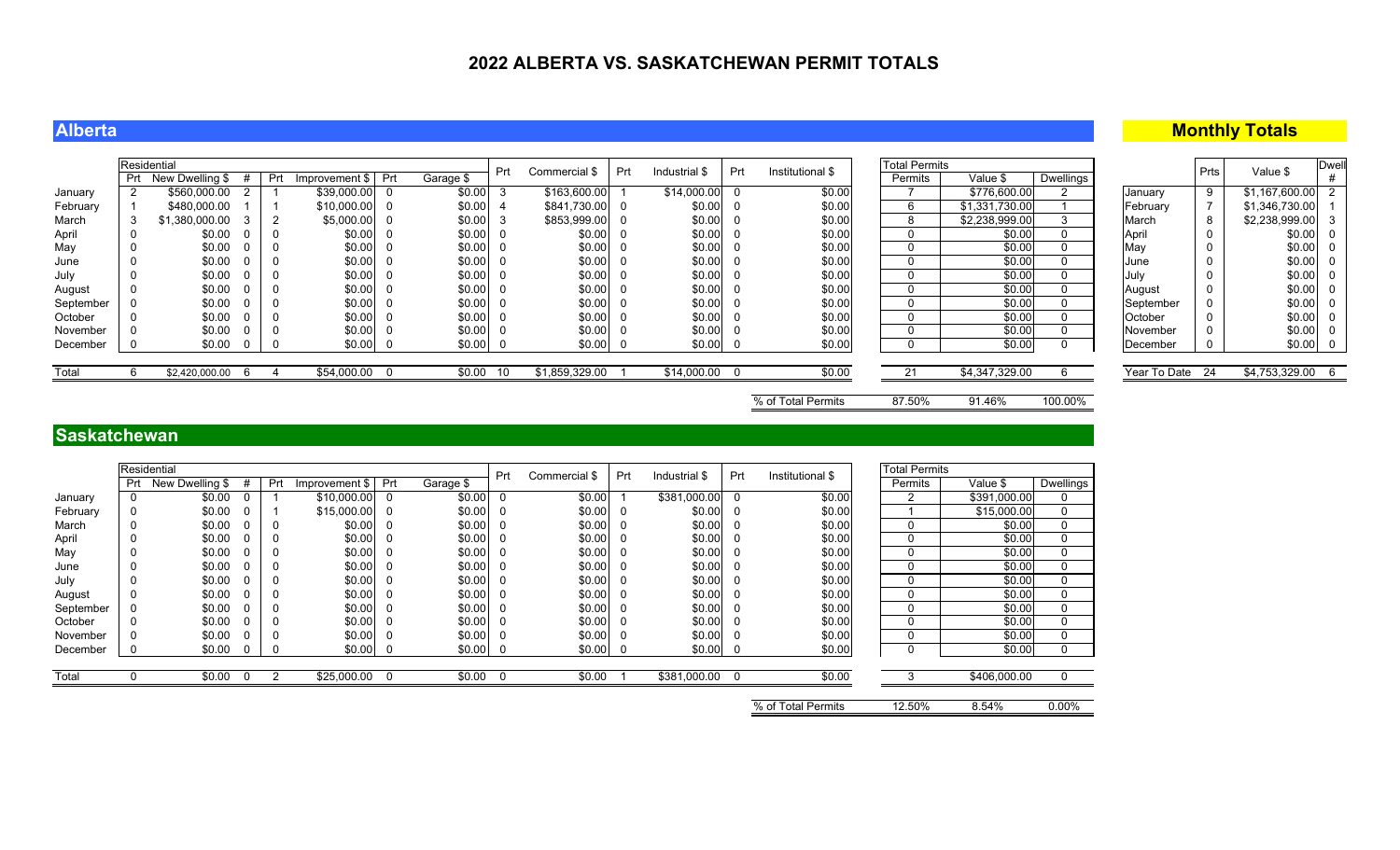



In March







New Dwellings in March

## **March 2022 - Permits Issued**



## **March 2022- Construction Values**



## **2022 Construction Values Total**



| Year                      | 2018         | 2019         | 2020         | 2021        | 2022        |
|---------------------------|--------------|--------------|--------------|-------------|-------------|
| # of Permits              | 194          | 151          | 136          |             | 16          |
| <b>Consturction Value</b> | \$25,090,406 | \$25,153,350 | \$16,555,494 | \$1,356,000 | \$1,346,730 |
| # of New Dwellings        | 38           | 40           |              |             |             |